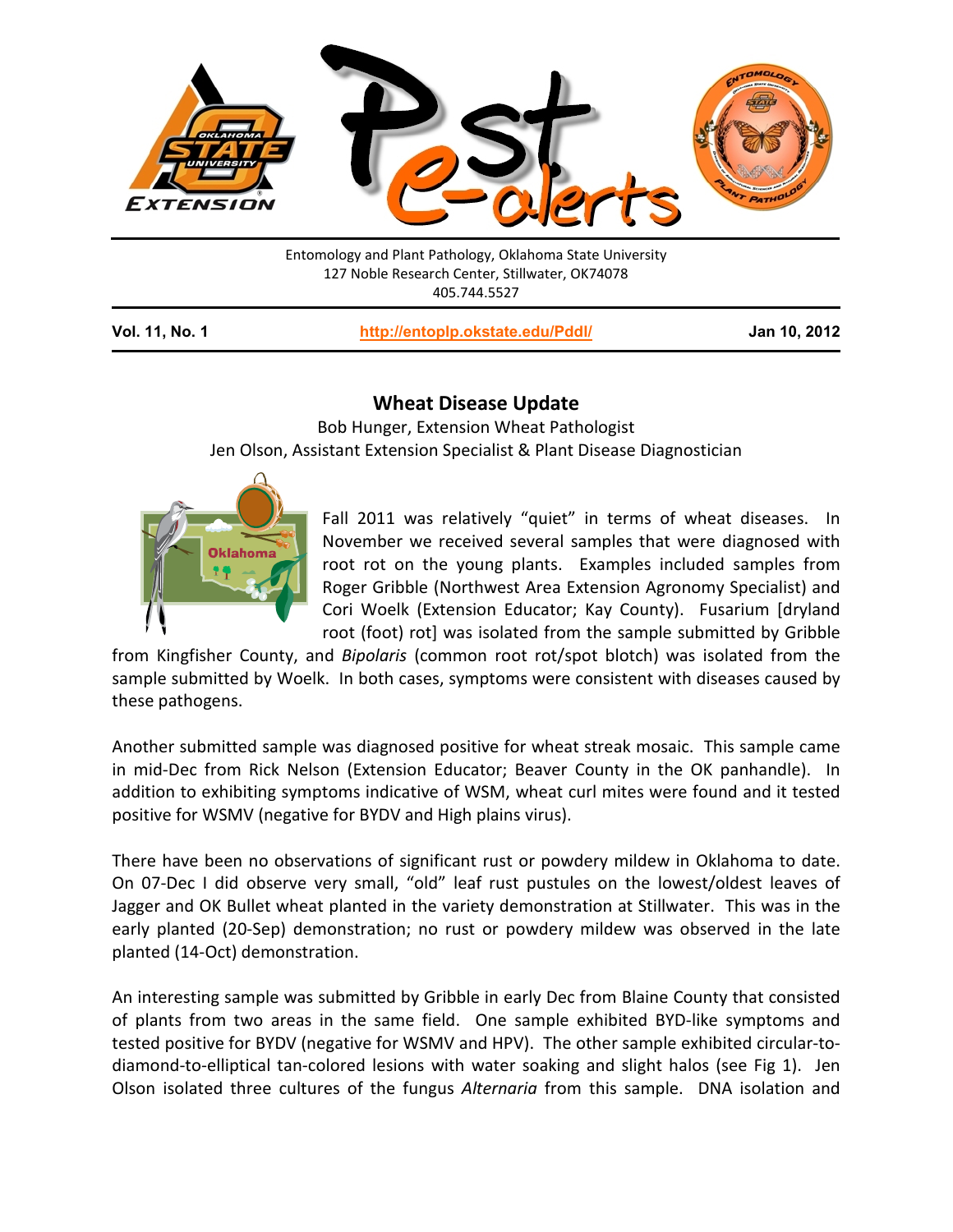sequencing indicated two of these cultures were a saprophytic species of *Alternaria*, but the third shared the same DNA sequence with *A. infectoria*, which is associated with causing black point of wheat (not *A. triticina*, the cause of Alternaria leaf blight). This culture was sent to the USDA-APHIS-PPQ for official identification, and results indicate that the fungus is not *A. infectoria* or *A. triticina*. It is another species of *Alternaria* which is most similar to *A. ethzedia*, a pathogen of *Brassica* including canola. At this point we are not sure if this new *Alternaria* sp. is a pathogen to wheat or if it is a saprophyte. We currently have inoculated wheat seedlings in the lab to see if symptoms can be reproduced, and will continue to monitor the field.